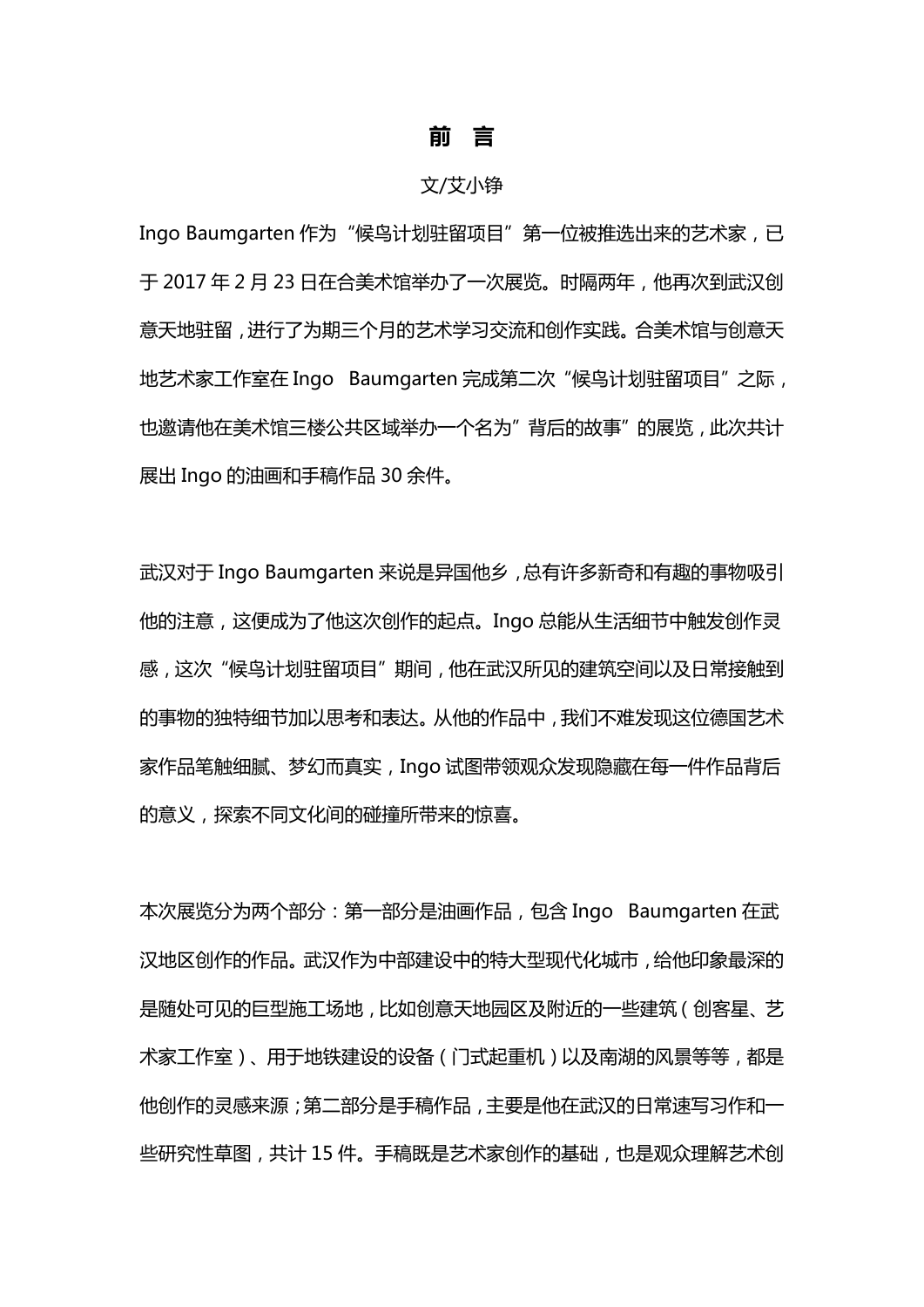作过程的有益途径。此次"背后的故事"的展览,试图通过手稿与作品结合的形 式,进行一种独特有效的展示——这既是对 Ingo Baumgarten 在武汉创作的 这批作品的一次系统的梳理,也是对 Ingo Baumgarten 在驻留期间创作成果 的一次回顾与总结。

"背后的故事"以亲切而生动的艺术形式呈现给观众,蕴含着对现实空间环境、 生活事件等的关注与思考。Ingo Baumgarten 在自述中说"当我们只看到作品 的表面,没能看到隐藏在作品背后的意图和想法时,是需要我们花费更多的时间 去理解艺术家和艺术作品的"。的确,他试图通过此次展览实现的即是希望本地 观众在欣赏作品时,能根据自身对于城市的亲身感受而产生一些共鸣,拉近艺术 与生活的距离,增强对 Ingo Baumgarten"背后的故事"的体验感,从而激发 观众对其作品及的理解以及对当代艺术的兴趣。

Foreword

By Ai Xiaozheng

Ingo Baumgarten has been the first artist selected for the "Migrant Bird Program Residency Program", and held already an exhibition at the United Art Museum in February -March 2017.Two years later, he came again to stay at Wuhan Creative Capital for a three-month art artist residency. In order to show the results of this residency to the public, United Art Museum and Wuhan Creative Capital once again invited him to hold the exhibition titled "something behind" in the public area on the third floor of the Art Museum. This exhibition brings together over 30 pieces of Ingo's oil paintings and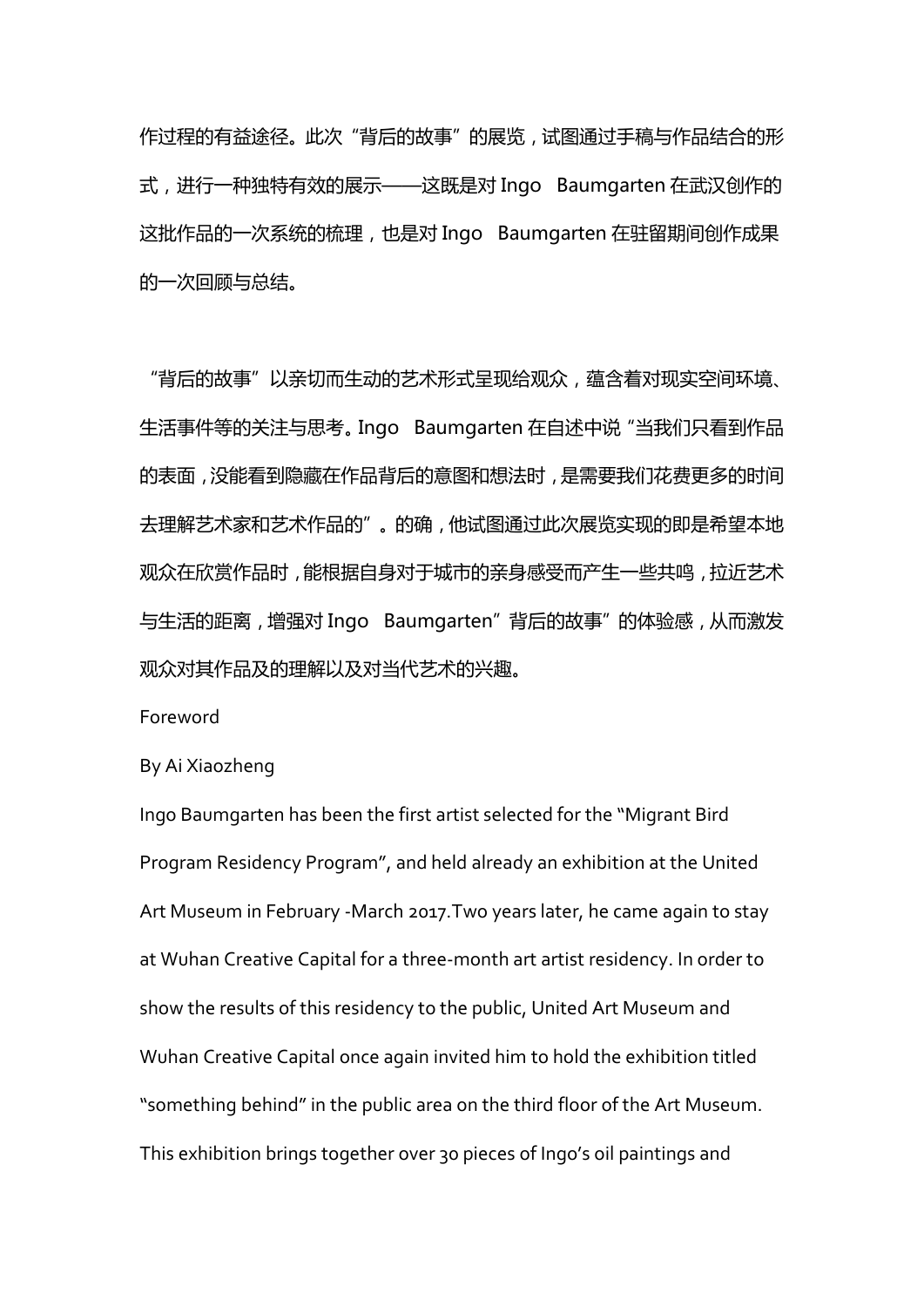works on paper.

For Ingo Baumgarten, Wuhan is a foreign place with many amazing and interesting things attracting his attention, inspiring his creation. Since Baumgarten is always inspired by details of everyday-life, he also during his residency reflects on and expresses specific details of the architectural spaces and ordinary things he observes. From his works, it is not difficult to find that the German artist's works are delicate, dreamy yet real. He leaves various opportiunities to the spactartor for own interpretation, and maybe even to discover hidden meanings, and the irritation that vagueness produces, might throw back to reflections about different cultural backgrounds.

The exhibition is divided into two parts: the first part consists of oil paintings, created by Ingo Baumgarten in Wuhan. As a super-large modern city under construction in central China, Wuhan impresses him most with the huge construction sites everywhere. Besides, the Creative Capital Park and its surrounding buildings such as Creative Capital, artist studio, equipments for subway construction like portal crane, and landscapes of Nanhu Lake, etc. also inspire his creations. The second part consists of 15 works on paper, which are mainly his daily sketching work in Wuhan and some research sketches. Drawing is the basis of creation, and is necessary for him to have a deep understanding of the city of Wuhan. It's also of great importance for the audience to understand the works created by the artist in Wuhan. This exhibition titled "something behind" aims for a unique and effective display